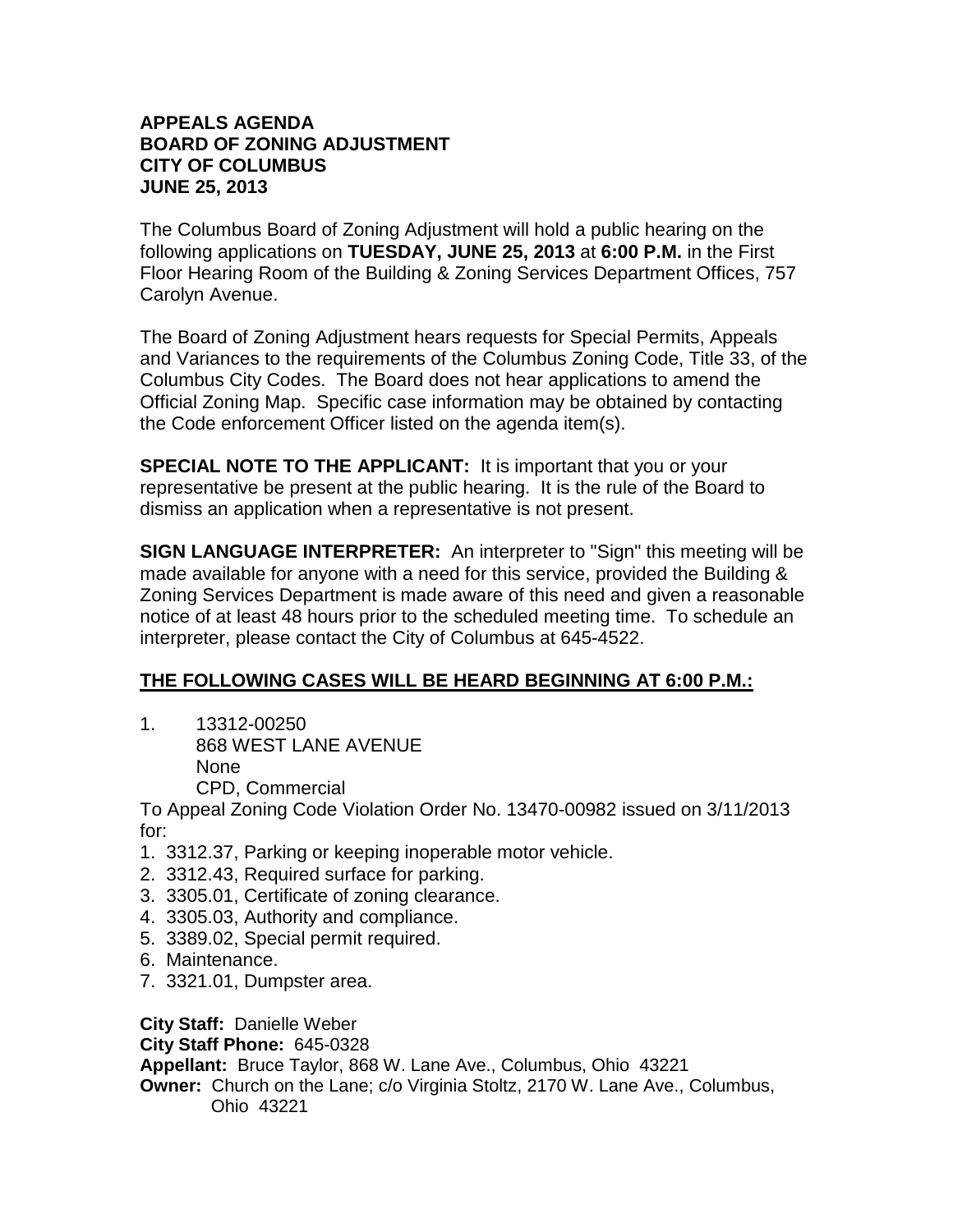The Columbus Board of Zoning Adjustment will hold a public hearing on the following applications on **TUESDAY, JUNE 25, 2013** at **6:00 P.M.** in the First Floor Hearing Room of the Building & Zoning Services Department Offices, 757 Carolyn Avenue.

The Board of Zoning Adjustment hears requests for Special Permits, Appeals and Variances to the requirements of the Columbus Zoning Code, Title 33, of the Columbus City Codes. The Board does not hear applications to amend the Official Zoning Map. Specific case information may be obtained by contacting the Code enforcement Officer listed on the agenda item(s).

**SPECIAL NOTE TO THE APPLICANT:** It is important that you or your representative be present at the public hearing. It is the rule of the Board to dismiss an application when a representative is not present.

**SIGN LANGUAGE INTERPRETER:** An interpreter to "Sign" this meeting will be made available for anyone with a need for this service, provided the Building & Zoning Services Department is made aware of this need and given a reasonable notice of at least 48 hours prior to the scheduled meeting time. To schedule an interpreter, please contact the City of Columbus at 645-4522.

## **THE FOLLOWING CASES WILL BE HEARD BEGINNING AT 6:00 P.M.:**

2. 13312-00228 368 WEST PARK AVENUE Franklinton Area Commission M, Manufacturing

To Appeal Zoning Code Violation Order No. 13470-01124 issued on 3/20/2013 for:

- 1. 3312.37, Parking or keeping inoperable motor vehicle.
- 2. 3312.43, Required surface for parking.
- 3. 3305.01, Certificate of zoning clearance.

**City Staff:** Jeffrey Emhoff **City Staff Phone:** 645-3655 **Appellant:** Norman L. Tracy, 5135 U.S. Route 40, West Jefferson, Ohio 43162 **Owner:** All Star, L.P., 5135 U.S. Route 40, West Jefferson, Ohio 43162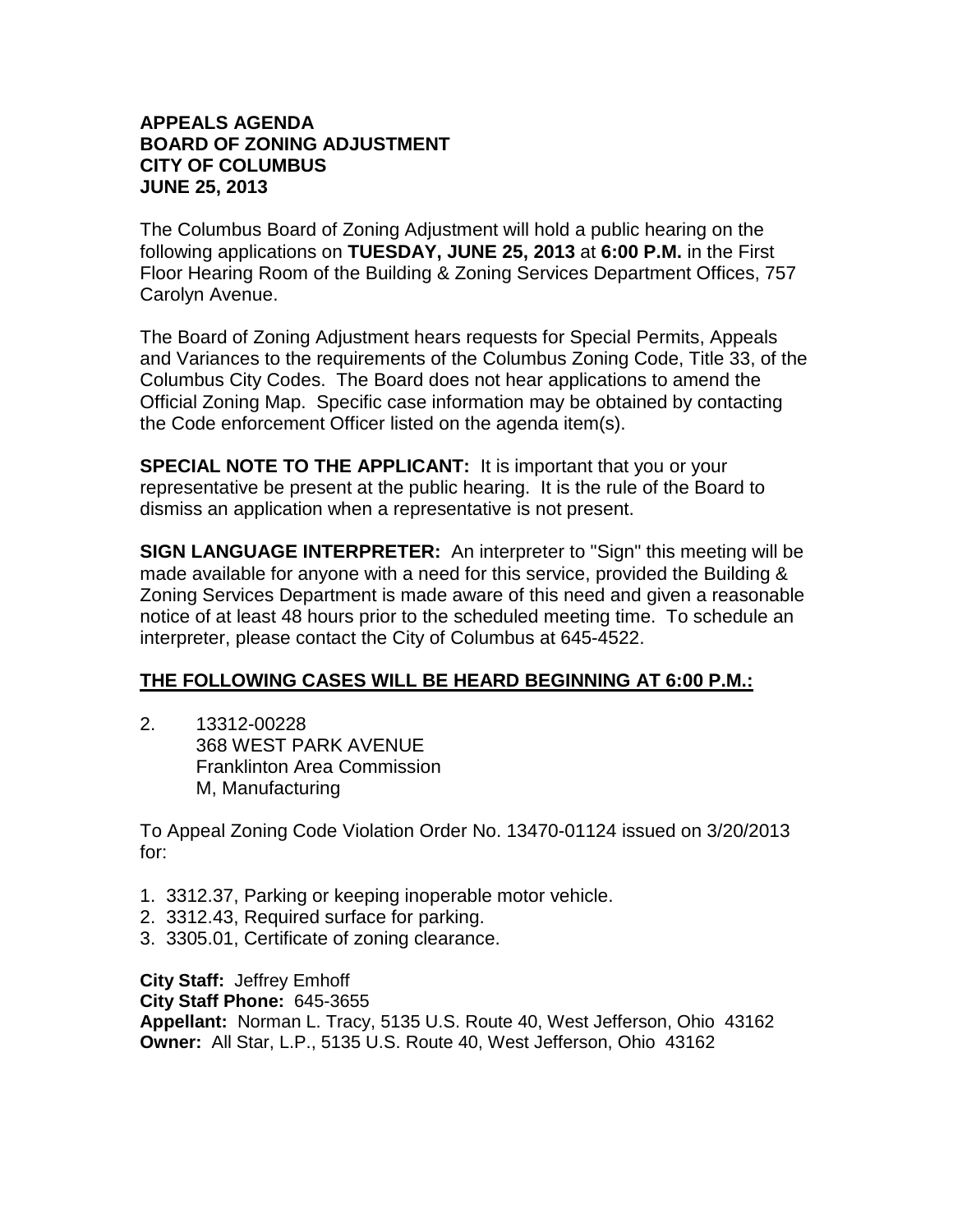The Columbus Board of Zoning Adjustment will hold a public hearing on the following applications on **TUESDAY, JUNE 25, 2013** at **6:00 P.M.** in the First Floor Hearing Room of the Building & Zoning Services Department Offices, 757 Carolyn Avenue.

The Board of Zoning Adjustment hears requests for Special Permits, Appeals and Variances to the requirements of the Columbus Zoning Code, Title 33, of the Columbus City Codes. The Board does not hear applications to amend the Official Zoning Map. Specific case information may be obtained by contacting the Code enforcement Officer listed on the agenda item(s).

**SPECIAL NOTE TO THE APPLICANT:** It is important that you or your representative be present at the public hearing. It is the rule of the Board to dismiss an application when a representative is not present.

**SIGN LANGUAGE INTERPRETER:** An interpreter to "Sign" this meeting will be made available for anyone with a need for this service, provided the Building & Zoning Services Department is made aware of this need and given a reasonable notice of at least 48 hours prior to the scheduled meeting time. To schedule an interpreter, please contact the City of Columbus at 645-4522.

## **THE FOLLOWING CASES WILL BE HEARD BEGINNING AT 6:00 P.M.:**

3. 13312-00283 2575 MORSE ROAD Northeast Area Commission C-4, Commercial

To Appeal Zoning Code Violation Order No. 13470-01877 issued on 4/17/2013 for:

1. 3305.01, Certificate of zoning clearance required.

**City Staff:** Michael Mercer **City Staff Phone:** 645-4571 **Appellant:** Ibrahhimn Al-Hejazin, 2575 Morse Rd., Columbus, Ohio 43231 **Owner:** Walter G. Reiner, 5030 Westerville Rd., Columbus, Ohio 43231